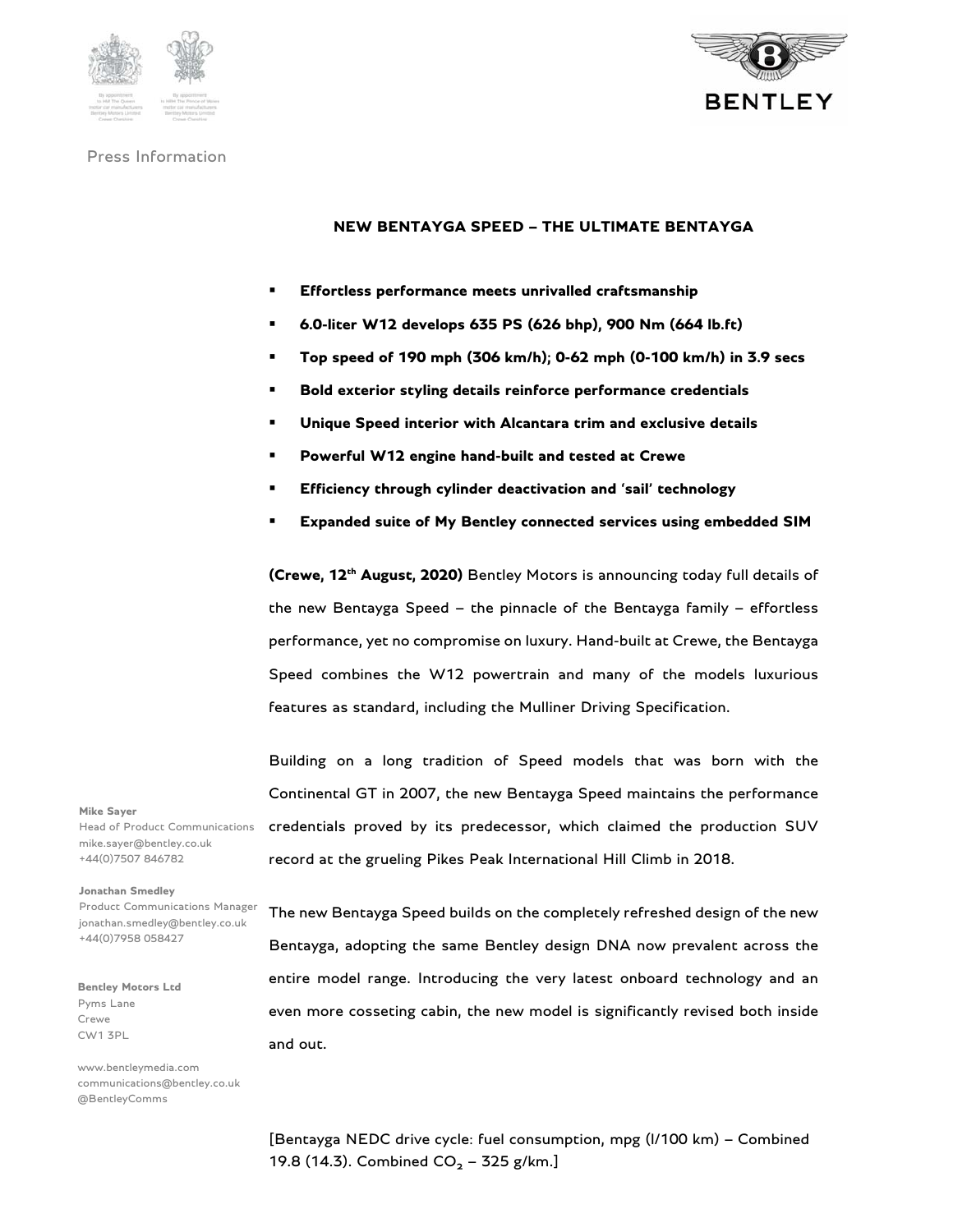





Bentley's Chairman and Chief Executive, Adrian Hallmark, commented:

"The new Bentayga has already raised the benchmark for luxury SUVs, against which all others are measured. Ahead of the launch of the new Bentayga Hybrid – the world's only definitive luxury hybrid - in the coming months, it's important that we still recognize the customer desire for absolute performance. The new Bentayga Speed remains the fastest SUV in the world, but more that, it's also the most luxurious version of the new Bentayga – the best of both worlds, the pinnacle."

### **Power, Performance and Agility**

The new Bentayga Speed takes the Bentayga's extraordinary abilities to new levels, utilizing the 6.0-liter W12 twin-turbocharged engine that delivers peak power of 635 PS (626 bhp). Effortless acceleration is always guaranteed thanks to 900 Nm (664 lb.ft) of torque, available as a plateau from 1,500 rpm to 5,000 rpm. The assembly of the W12 powertrain takes the skilled engine builders approximately ten percent of the total hours required for the manufacture of the Bentayga Speed.

#### **Mike Sayer**

Head of Product Communications mike.sayer@bentley.co.uk +44(0)7507 846782

#### **Jonathan Smedley**

Product Communications Manager jonathan.smedley@bentley.co.uk +44(0)7958 058427

**Bentley Motors Ltd**  Pyms Lane Crewe CW1 3PL

www.bentleymedia.com communications@bentley.co.uk @BentleyComms

With exceptional performance, comfort and handling, maximum speed is also increased to 190 mph (306 km/h), while the 0-62 mph (0-100 km/h) sprint is delivered in 3.9 seconds.

Efficiency is also an important aspect of such a powerful engine; to achieve effective cylinder deactivation with the complex layout of the W12, the engine control unit deactivates one complete bank of six cylinders as required. Switching between A and B Bank using information from the inlet and exhaust sensors, minimizes cylinder and catalytic convertor cool down and avoids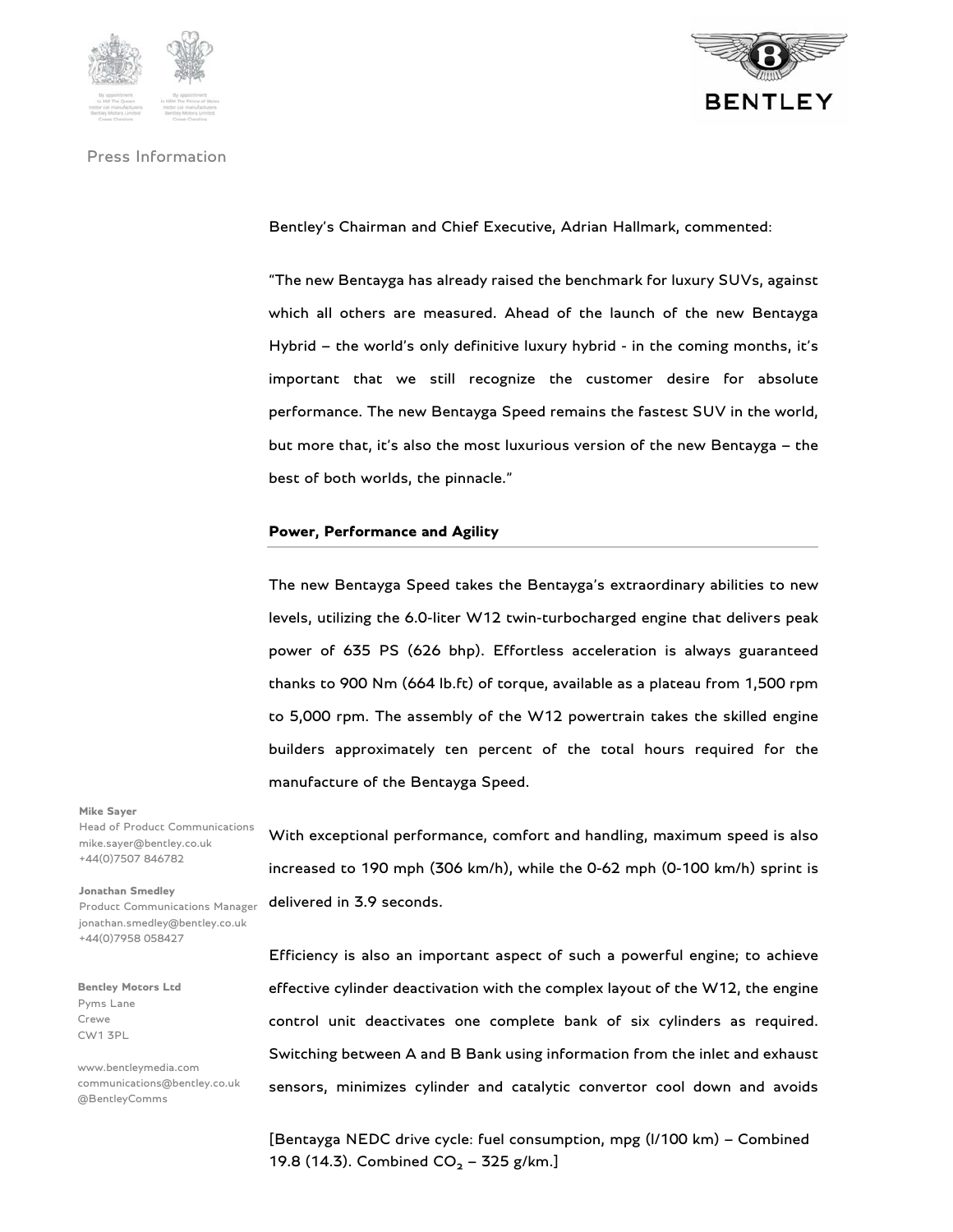





spikes in exhaust emissions. This not only benefits  $CO<sub>2</sub>$  emissions but also realizes significant economy gains under part-throttle cruising conditions.

In 5th to 8th gears, when the driver releases the throttle (at freeway cruising speed, for example) the car will open the torque converter, dropping the engine to idle and simply allowing the car to roll or 'sail'. When the throttle is reapplied, or the car starts going downhill and detects an increase in speed, the transmission is re-engaged.

To use this power appropriately the Bentayga Speed is equipped with four onroad Drive Dynamics modes: Comfort at one extreme, Sport at the other, and with Bentley mode – the balanced recommendation of Bentley's chassis team in Crewe – alongside a Custom mode for customers who opt to create his or her own driving setup.

Uniquely in the Speed, the Sport mode was recalibrated to enhance response from the W12 engine and the eight-speed automatic transmission, together with the air suspension system and Bentley Dynamic Ride. The effect is a more dynamic and engaging drive.

**Mike Sayer** 

Head of Product Communications mike.sayer@bentley.co.uk +44(0)7507 846782

**Jonathan Smedley** 

Product Communications Manager jonathan.smedley@bentley.co.uk +44(0)7958 058427

**Bentley Motors Ltd**  Pyms Lane Crewe CW1 3PL

www.bentleymedia.com communications@bentley.co.uk @BentleyComms

Bentley Dynamic Ride is the world's first electric active roll control technology that utilizes an unrivalled 48V system. This system instantly counteracts lateral rolling forces when cornering and ensures maximum tire contact to deliver class-leading cabin stability, ride comfort and exceptional handling. Recalibration of Bentley's Torque Vectoring by Brake system – whereby the car lightly brakes the inside rear wheel at corner entry to sharpen the front axle turn-in – has made Bentayga Speed even more responsive to drive.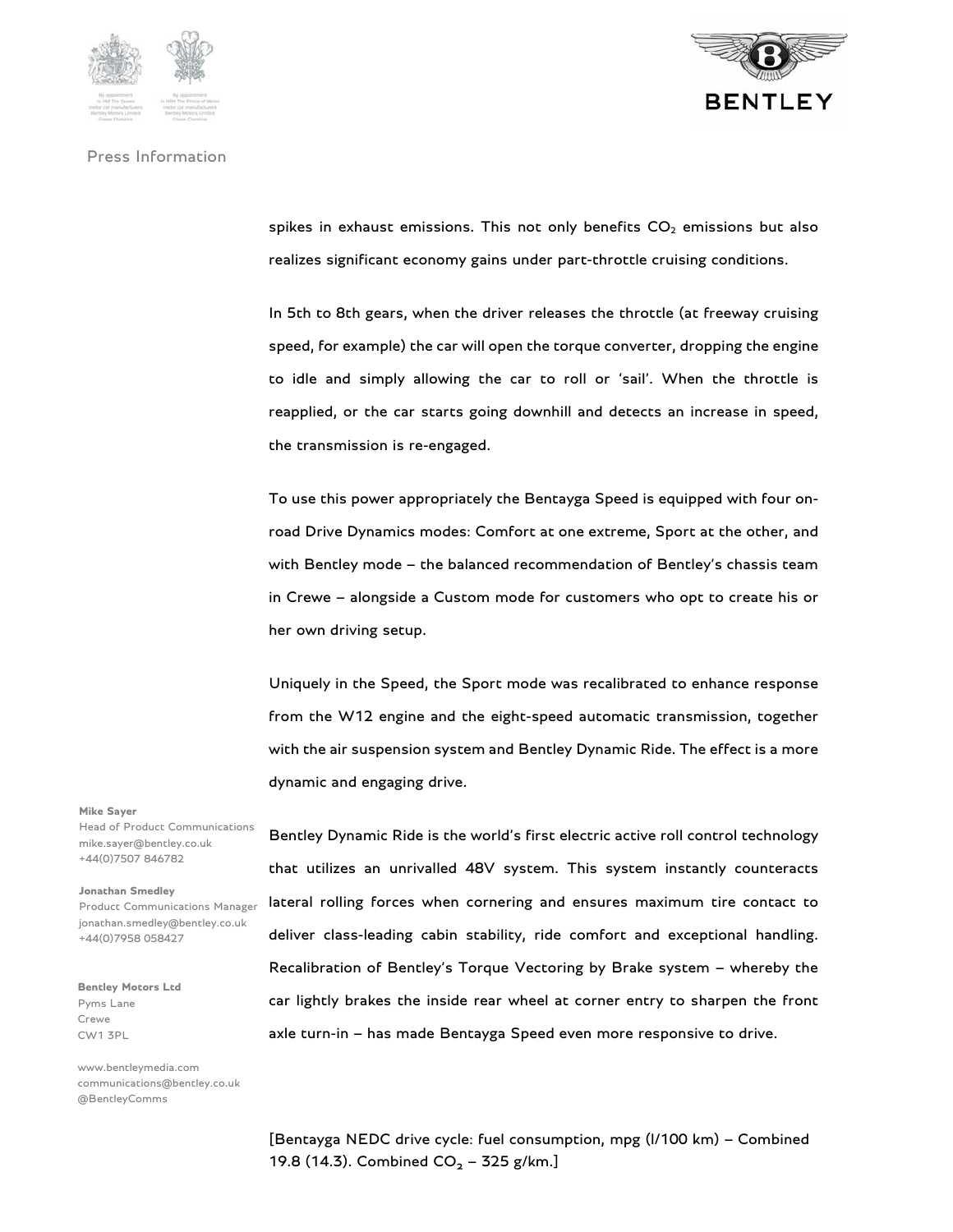



The Bentayga Speed's optional carbon ceramic brakes are the largest and most powerful brakes available from Bentley, with a maximum braking torque of 6,000 Nm (4,425 lb.ft) and engineered to withstand temperatures up to 1,000 °C (1,832 °F). They also provide a weight saving of more than 20 kg (44 lb) over iron brakes.

### **Styling to Reflect Performance Credentials**

To match the elevated levels of performance, the Bentayga Speed sports a purposeful exterior look. Dark-tint headlights, body-colored side skirts, unique front and rear bumpers and a striking, elongated tailgate spoiler characterize the Speed's performance credentials. Dark-tint radiator and bumper grilles, a unique 22-inch wheel design available in two finishes (painted and dark tint) and Speed signature badging add to the sporting design cues. At the rear, the exhaust finishers are now the oval design that signifies a W12 powertrain. Dark-tint taillights complete the Speed exterior signature.

Seventeen standard paint colors are supplemented by a further 47 hues in the Extended and Mulliner ranges, with an additional 24 duo-tone options. Customers wanting to go beyond these 88 total options can have paintwork color matched to any sample they provide. This exceptional range is complemented by a palette of 15 hide colors, six color splits and eight veneers and two technical finishes.

Inside, the Bentayga Speed introduces a dramatic design theme that balances luxury and performance in an unrivalled way. The unique Speed color split is achieved through the use of dark colors enhanced by primary hide accents running throughout the seats and interior trim. Elegantly crafted 'swooshes'

**Mike Sayer**  Head of Product Communications mike.sayer@bentley.co.uk +44(0)7507 846782

#### **Jonathan Smedley**

Product Communications Manager jonathan.smedley@bentley.co.uk +44(0)7958 058427

**Bentley Motors Ltd**  Pyms Lane Crewe CW1 3PL

www.bentleymedia.com communications@bentley.co.uk @BentleyComms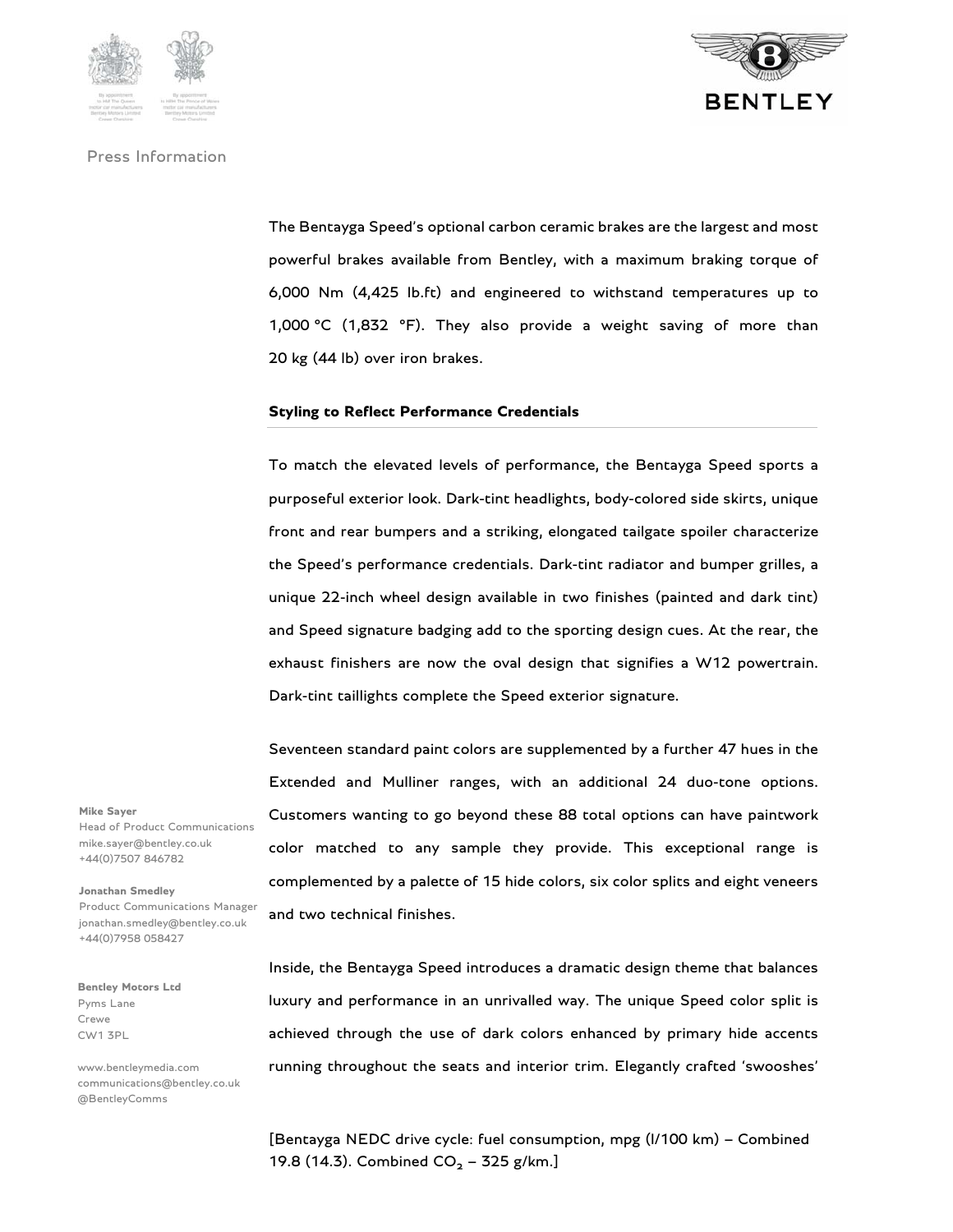





of contrast leather swipe around the doors, along the edges of the seat cushions and backrest bolsters, and on the lower console.

The Speed color split also introduces Alcantara® to the cabin of the Bentayga, across the seat cushions and backrest center panels, gear lever, steering wheel, lower knee trim areas, upper pillar trim and headliner. Customers can choose the Leather Specification to have these areas trimmed in hide instead.

'Speed' seat embroidery on the backrest of all of the seats is included as standard, and as a no-cost option customers can choose to replace the 'Speed' embroidery with that of the Bentley logo.

A new contrast stitching design through the diamond quilting of the Mulliner Driving Specification (included as standard) is unique to Speed, with each of the stitch lines running through the quilting being split – one to match the leather, the other in the contrast color. Discreet metal Speed badging to the front fascia and Speed illuminated treadplates complete the signature look.

### **Cutting-Edge Infotainment**

#### **Mike Sayer**

Head of Product Communications mike.sayer@bentley.co.uk +44(0)7507 846782

### **Jonathan Smedley**

Product Communications Manager jonathan.smedley@bentley.co.uk +44(0)7958 058427

**Bentley Motors Ltd**  Pyms Lane Crewe CW1 3PL

www.bentleymedia.com communications@bentley.co.uk @BentleyComms

Setting new standards in the sector for customer technology interfaces, the new Bentayga introduces a new, cutting-edge infotainment system. A bigger and brighter, high-resolution 10.9-inch touchscreen, with an anti-reflection and anti-glare coating and much improved touch functionality, now spans the entire width of the center fascia for a more contemporary look.

Content can be selected either via hard keys beneath the screen, or from the main menu screen. A customizable dashboard can also be set up to show three favorites, such as phone, navigation or media.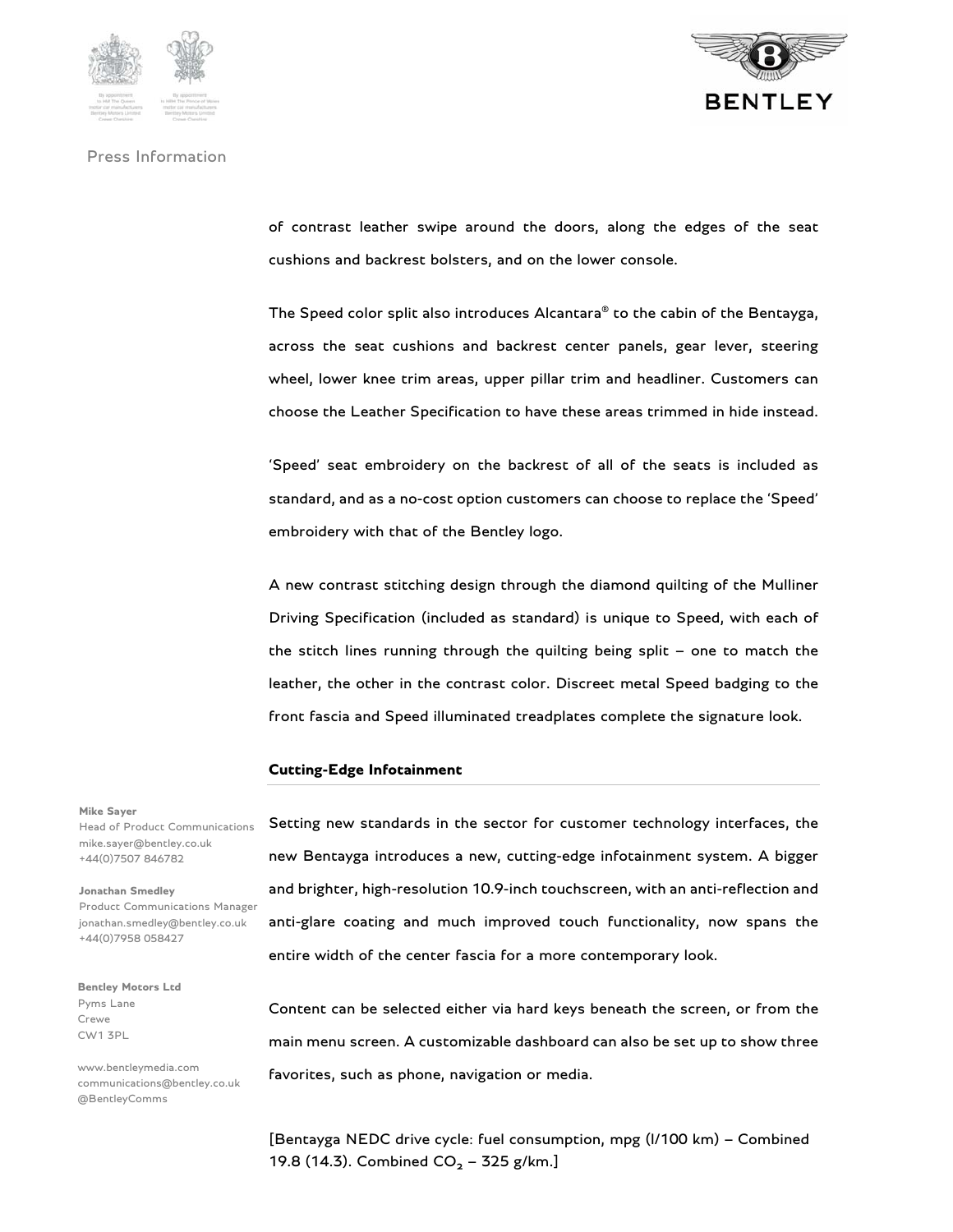

The advanced navigation system features free-text, context-specific search entry, including an address or point of interest. Navigation improves with a three-dimensional building display, satellite maps, content in the driver's next generation Head-Up Display and several other useful features. The Head-Up Display can now project traffic information, street names and distance to destination too.

As well as the usual array of media sources, wireless Apple CarPlay is now standard (in addition to the previous standard wired system), along with Android Auto. With a corresponding phone plugged into one of the car's USB-C sockets, the central infotainment screen mirrors the smartphone display.

The new Bentayga Speed now has a fully-digital driver's information panel similar to the Continental GT and new Flying Spur. The display brings a contemporary look to the cockpit, that can be customized to the driver's requirements and features real-time lighting effects with elegant animations.

The high-resolution screen can be viewed in either Classic or Expanded format. In Classic, the display shows the traditional two-dial design of speedometer and tachometer. In Expanded, the right dial is replaced with an area for maps and media information.

**Mike Sayer**  Head of Product Communications mike.sayer@bentley.co.uk +44(0)7507 846782

**Jonathan Smedley**  Product Communications Manager jonathan.smedley@bentley.co.uk +44(0)7958 058427

**Bentley Motors Ltd**  Pyms Lane Crewe CW1 3PL

www.bentleymedia.com communications@bentley.co.uk @BentleyComms

The latest release of the My Bentley in-car and remote connected car services are available through the New Bentayga. In-car services now delivered through an embedded SIM, as with the latest Continental GT, means online services no longer require a data connection from a customer's mobile device.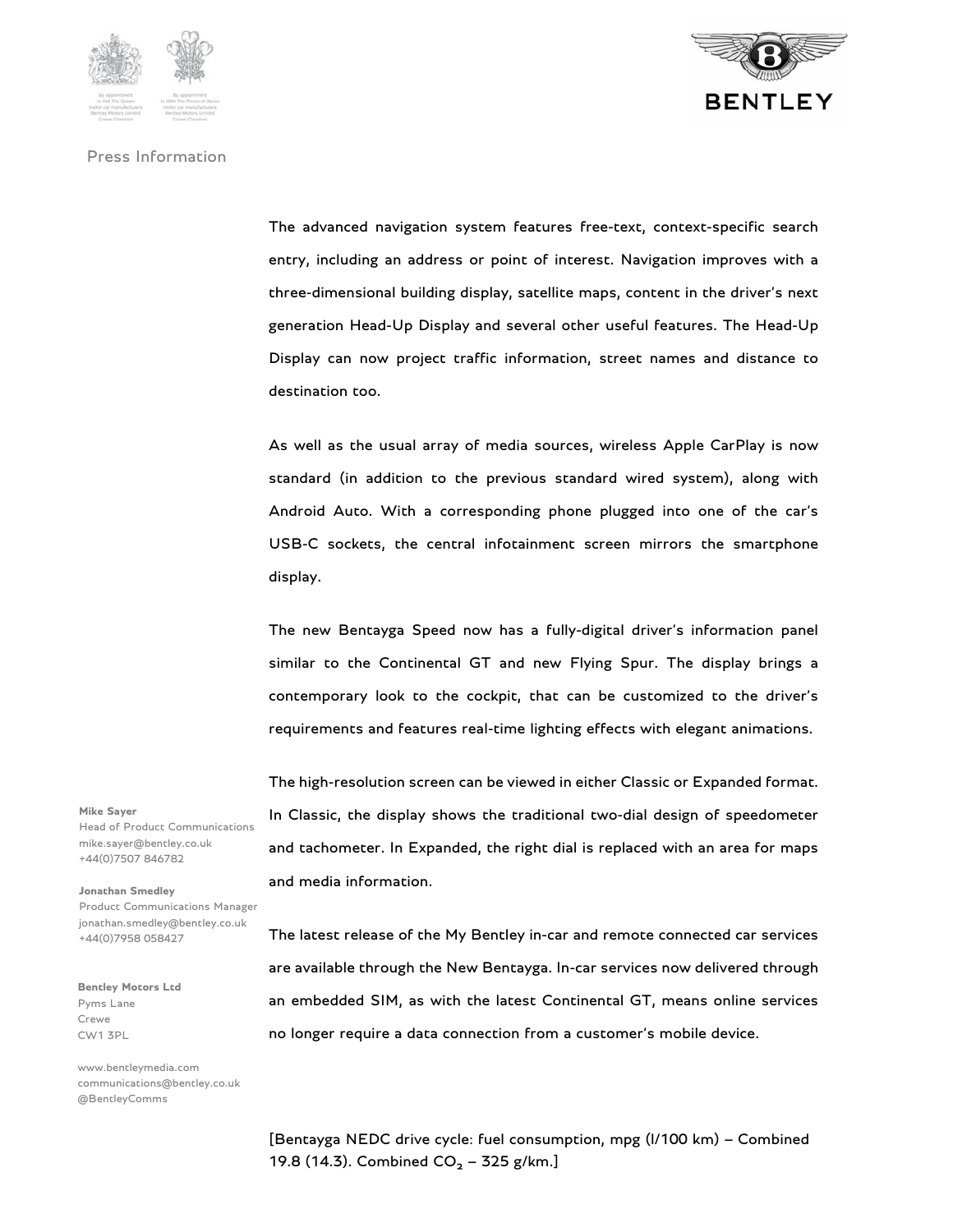



Essential features including real-time traffic information and over-the-air map updates will be available to all customers in Bentley connected car markets. New connected features such as green traffic light prediction and local hazard information will become available depending on market region.

Remote services - subject to regional availability - are accessible through the My Bentley app and are further improved, including the technology levels and range of features our customers have now come to expect – from 'find my car' and 'lock my car', through to car status and statistics – including integration with other functions such as the park heater when fitted.

## **Black Specification**

Customers wishing to amplify the sporting look of their Bentayga Speed even further can select the Black Specification. This striking pack replaces all exterior chrome work, bright detailing and some elements of the body with gloss black or carbon fiber versions, for an impactful visual statement. The front bumper splitter and the side sills are created by hand in carbon fiber, while the rear bumper diffuser becomes gloss black. All exterior brightware (including the roof rails) is resplendent in gloss black, as are the 22" Bentayga Speed wheels and exhaust finishers. Finally, the standard roof spoiler is replaced with a curved carbon fiber version.

**Mike Sayer**  Head of Product Communications mike.sayer@bentley.co.uk +44(0)7507 846782

**Jonathan Smedley**  Product Communications Manager jonathan.smedley@bentley.co.uk +44(0)7958 058427

**Bentley Motors Ltd**  Pyms Lane Crewe CW1 3PL

www.bentleymedia.com communications@bentley.co.uk @BentleyComms

# **Bentayga Speed – The Pinnacle of the Bentayga range**

The multi-award-winning Bentayga set the luxury SUV benchmark when it was launched in 2015, offering customers the ultimate Grand Touring experience unrestricted by landscape or conditions.